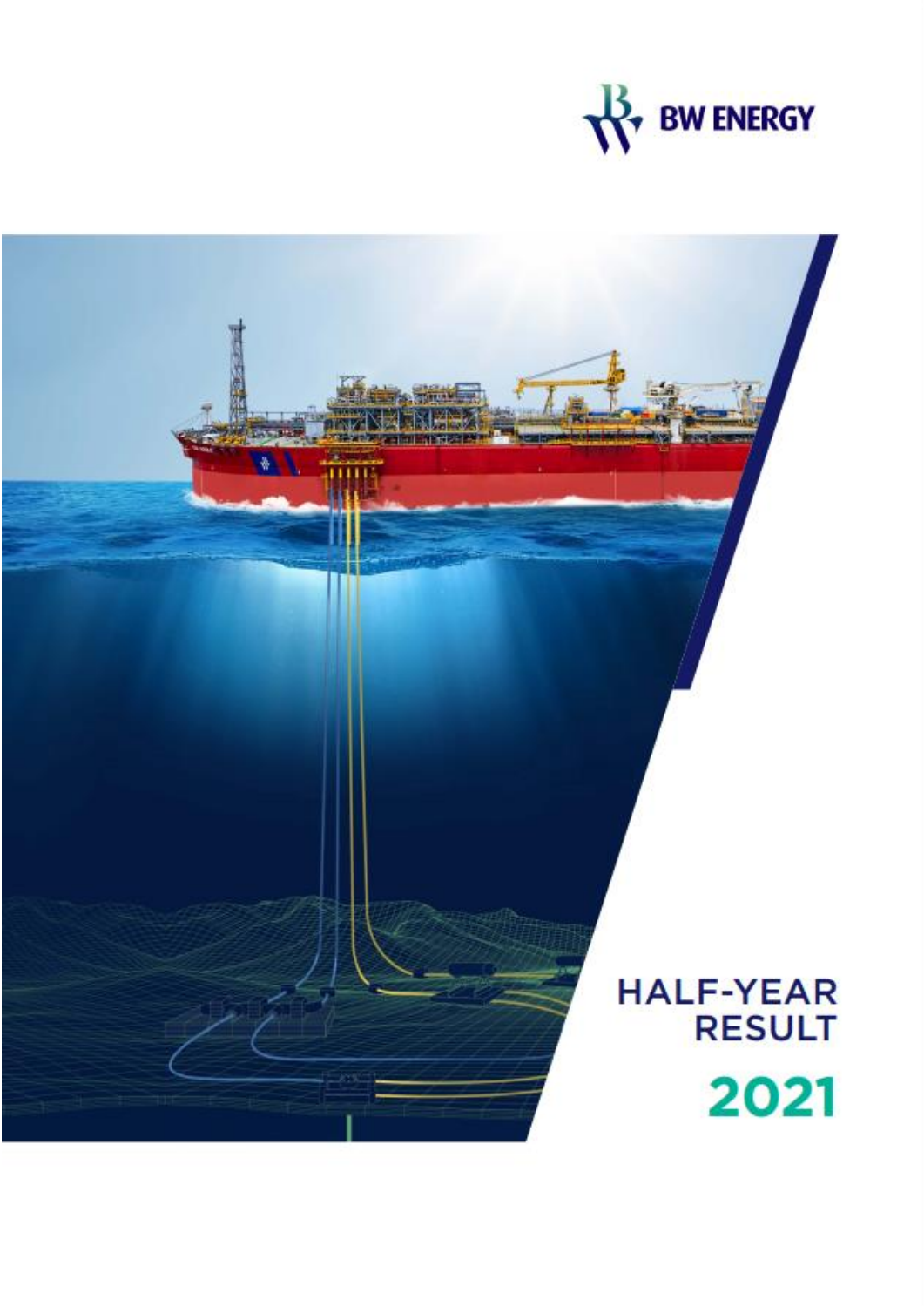# BW ENERGY FIRST HALF-YEAR RESULTS

### **HIGHLIGHTS**

- Safeguarding people, operations and assets amid continued COVID-19 pandemic
- H1 2021 EBITDA of USD 80.2 million and net profit of USD 23.5 million
- Strong balance sheet with cash position of USD 216.5 million at 30 June and no debt
- Completed a private placement raising gross proceeds of USD 75 million in January
- Drilled and completed DTM-7H on time and below budget, with first oil expected from DTM-6H and DTM-7H in early Q4 2021
- Drilling operations on Hibiscus North exploration well ongoing
- On track with the Hibiscus-Ruche development including the jack-up rig re-purposing
- H1 2021 gross production of 2.2 million barrels with 1.3 million barrels net to the Company
- Sold 1.6 million barrels of net oil in H1 2021 compared to 1 million barrels in H1 2020

### **FINANCIALS**

Operating revenues for the first half-year of 2021 amounted to USD 143.9 million, an increase of USD 89.7 million (USD 54.2 million)<sup>1</sup>. Operating expenses were USD 63.7 million, an increase of USD 46.0 million (USD 17.7 million).

EBITDA for the period was USD 80.2 million (USD 36.5 million). The increase in EBITDA was largely due to higher oil price and more liftings in first-half 2021 compared to the same period in 2020.

Depreciation was USD 34.6 million (USD 32.2 million), mainly related to depreciation of the Tortue oil field. Operating profit for the first half-year was USD 45.6 million compared to a loss of USD 7.6 million in first half-year of 2020.

Net financial expense was USD 3.4 million (USD 9.1 million). Tax expense was USD 18.7 million (USD 12.5 million). A majority of the tax expenses relates to the operation of the Dussafu Production Sharing Contract (PSC) arrangement in Gabon.

Net profit for the first half-year was USD 23.5 million, compared to a loss USD 29.2 million in the first half-year of 2020.

Total equity at 30 June 2021 was USD 540.3 million, an increase of USD 85.0 million (USD 455.3 million), mainly reflecting USD 73.6 million of net new equity raised the January 2021. The equity ratio was 60.7% (58.7%).

Total available liquidity as of 30 June 2021 amounted to USD 216.5 million of which USD 20.2 million are JV funds.

Net cash inflow from operating activities was USD 74.5 million (USD 26.3 million) in the first half-year. Net cash outflow on investment activities was USD 36.3 million (USD 58.6 million), mainly related to the Tortue and Hibiscus-Ruche development. Net cash inflow from financing activities was USD 57.7 million (inflow USD 78.9 million).

 $^1$  Figures presented are compared to previous half-year (first half-year of 2020 in brackets)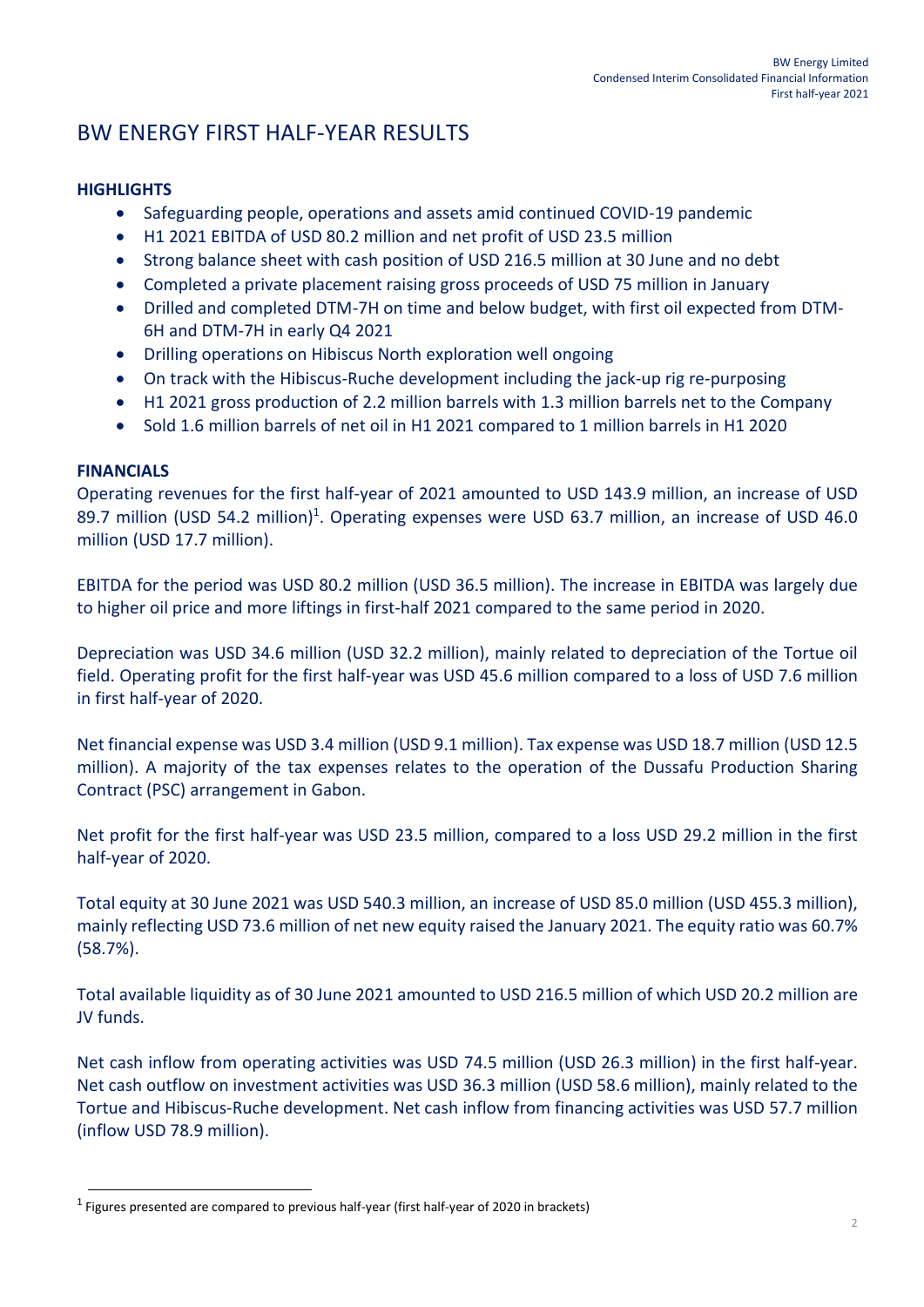### **E&P OPERATION**

### **Dussafu**

Operations in the first half of 2021 remained impacted by the COVID-19 pandemic, and as a result production averaged approximately 12,000 bopd gross and 7,300 bopd net to the company. BW Energy and partners lifted three cargos in the first half of 2021 for a total of 1,970,405 barrels of oil.

BW Energy's net entitlement was 1,328,152 bbls of oil in the first half of 2021. Net sold volumes, which are the basis for revenue recognition in the financial statement, were approximately 1,790,000 bbls which includes 195,000 barrels of Domestic Market Obligation (DMO) and is excluding State Profit Oil. This resulted for the company an over-lift position of 300,000 bbls at the end of the period. In January, one lifting was executed by JV partner Gabon Oil Company on behalf of itself and the State of Gabon.

Dussafu production continues to perform in line with expectations with four wells (DTM-2H, DTM-3H, DTM-4H and DTM-5H) producing at a current rate of approximately 11,000 bbls/day (gross) of oil to the FPSO BW Adolo.

#### **E&P DEVELOPMENT**

### **Dussafu**

The Hibiscus Extension appraisal well (DHIBM-2) was drilled in Q2. The primary objective of the well was to test the northern extension of the Gamba Sandstone reservoir of the Hibiscus field, discovered in 2019. The findings indicated that the reservoir was water-bearing and the well was subsequently plugged and abandoned. The cost for the well has been capitalised, as it provided valuable information to better define the structure, stratigraphy and extent of the hydrocarbon resource in that portion of the Ruche AEE.

The existing Hibiscus 2P gross recoverable reserves of 46.1 million barrels established by the DHIBM-1 well, and its appraisal side-track drilled in 2019, are not affected and remain the basis for the ongoing Hibiscus/Ruche development project.

Drilling of the final horizontal production well, DTM-7H, on the Tortue field, was successfully completed according to plan in July. High-quality oil-bearing sands were encountered in line with prognosis. The completion and tie-in of the two wells (DTM-6H and DTM-7H) is underway with first oil expected in early Q4 2021. The Hibiscus North exploration well (DHBNM-1) was spudded in late July and drilling activities are ongoing. The well has a geological analogue to the Ruche Field, where the Gamba structure is the primary target.

#### **Maromba**

Following the success at Dussafu, BW Energy plans a similar phased development of the Maromba licence in Brazil, thereby minimising up-front capital expenditure, accelerating time to first oil, and allowing the production and the supporting organisation to grow organically. Phasing of the Maromba project will provide reservoir performance data which will be used to optimise future development stages. The project continues to progress towards the environmental approval with focus on optimisation of the field development with respect to investment, operational costs and schedule. The Field Development Plan was approved by the regulator (ANP) in August 2020 and final investment decision is planned by the first quarter of 2022.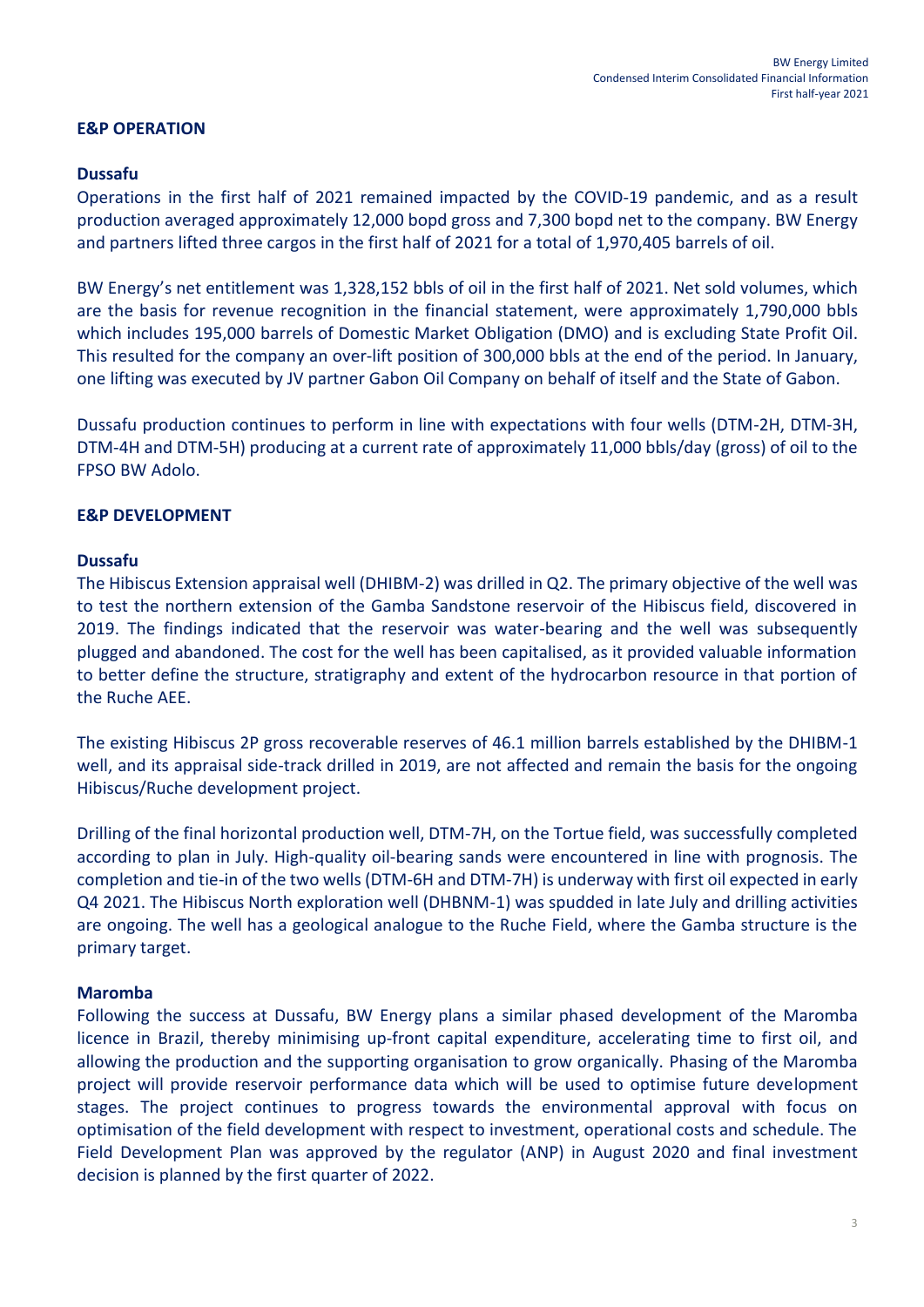### **Kudu**

In 2017, BW Energy entered into a farm-in agreement for a 56% operated interest the Kudu licence offshore Namibia. In July 2021, BW Kudu Limited, a wholly owned subsidiary of BW Energy and the National Petroleum Corporation of Namibia (NAMCOR) completed a Farm-In and Carry Agreement, which increased BW Kudu's working interest in the license to 95%. NAMCOR will retains the remaining 5% working interest which will be carried by BW Kudu until first gas.

BW Kudu paid USD 4 million at completion of the transaction in early July 2021. BW Energy is continuing its efforts to develop this resource commercially.

### **CORPORATE MATTERS**

On 20 January 2021, BW Energy successfully completed private placement of 23,690,000 new shares, raising gross proceeds of approximately USD 75 million. Together with the positive cash flow from operations, the company is well capitalised with a robust balance sheet, no external debt, and strong cash balance at period end of USD 216.5 million. This positions BW Energy to capture significant value creation by continued investment in the Dussafu license in Gabon, development of the Maromba discovery in Brazil, and other potential new ventures.

#### **OUTLOOK**

BW Energy prioritises safety first with "zero harm" as an overriding objective for people and environment. The Company is substantially reducing the carbon footprint of by developing discovered oil and gas resources through large-scale repurposing of existing production infrastructure.

Key macro drivers have developed positively during 2020 and into 2021 as societies have started vaccination programs and gain increased control of the COVID-19 pandemic. Disciplined OPEC production cuts has supported the oil price in the short-term, while oil demand is recovering with improvements in the global economy. The exact degree of demand growth will rely on the pace of global vaccine rollouts, easing of lockdowns and government economic stimuli through 2021.

BW Energy expects to generate significant positive cash flow at current oil price levels. With no debt, a solid capital base following the 2020 IPO and the January 2021 capital raise, and access to a number of accretive investment projects, the Company expects to create significant value for its stakeholders going forward.

BW Energy remains focused on realising long-term value creation via its phased development strategy targeting investments in high-return assets. The flexible investment strategy has proven robust for a range of market scenarios and positions the Company to address both short- and long-term opportunities to drive cash flow and earnings.

Bermuda, 19 August 2021

Andreas Sohmen-Pao Hilde Drønen Tormod Vold Chairman

Russell Scheirman Marco Beenen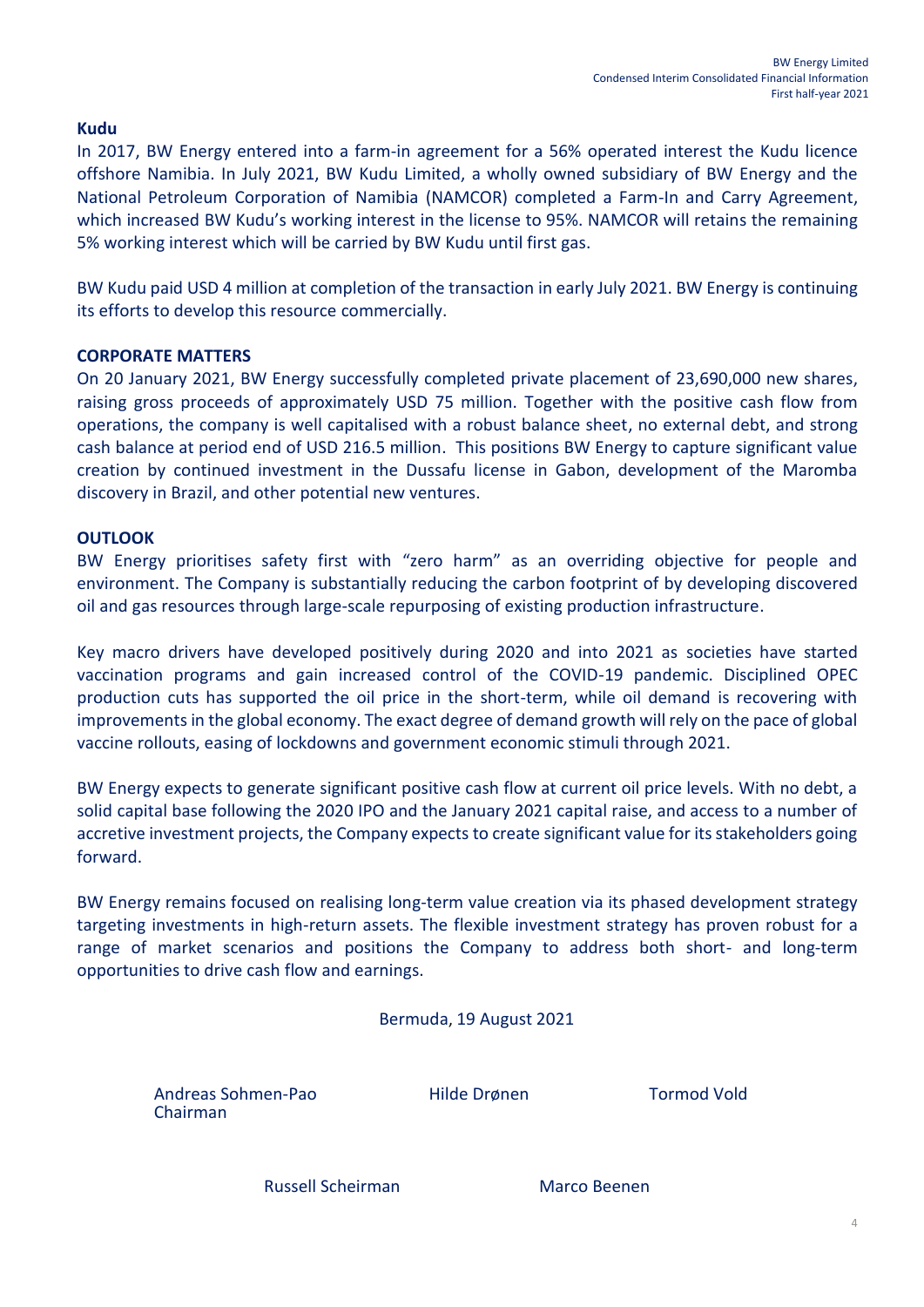### **DECLARATION OF THE BOARD**

We confirm to the best of our knowledge that the Condensed Interim Consolidated Financial Information for the six months ending 30 June 2021 has been prepared in accordance with IAS 34 "Interim Financial Reporting" and gives a true and fair view of BW Energy Limited's consolidated assets, liabilities, financial position and income statement as a whole. We also confirm to the best of our knowledge that the Financial Summary includes a fair review of important events that arose during the first six months of 2021, and their impact on the Condensed Interim Consolidated Financial Information, and accounts properly for the principal risks and uncertainties for the remaining six months of the financial year, as well as major related party transactions.

Bermuda, 19 August 2021

Andreas Sohmen-Pao Hilde Drønen Tormod Vold Chairman

Russell Scheirman Marco Beenen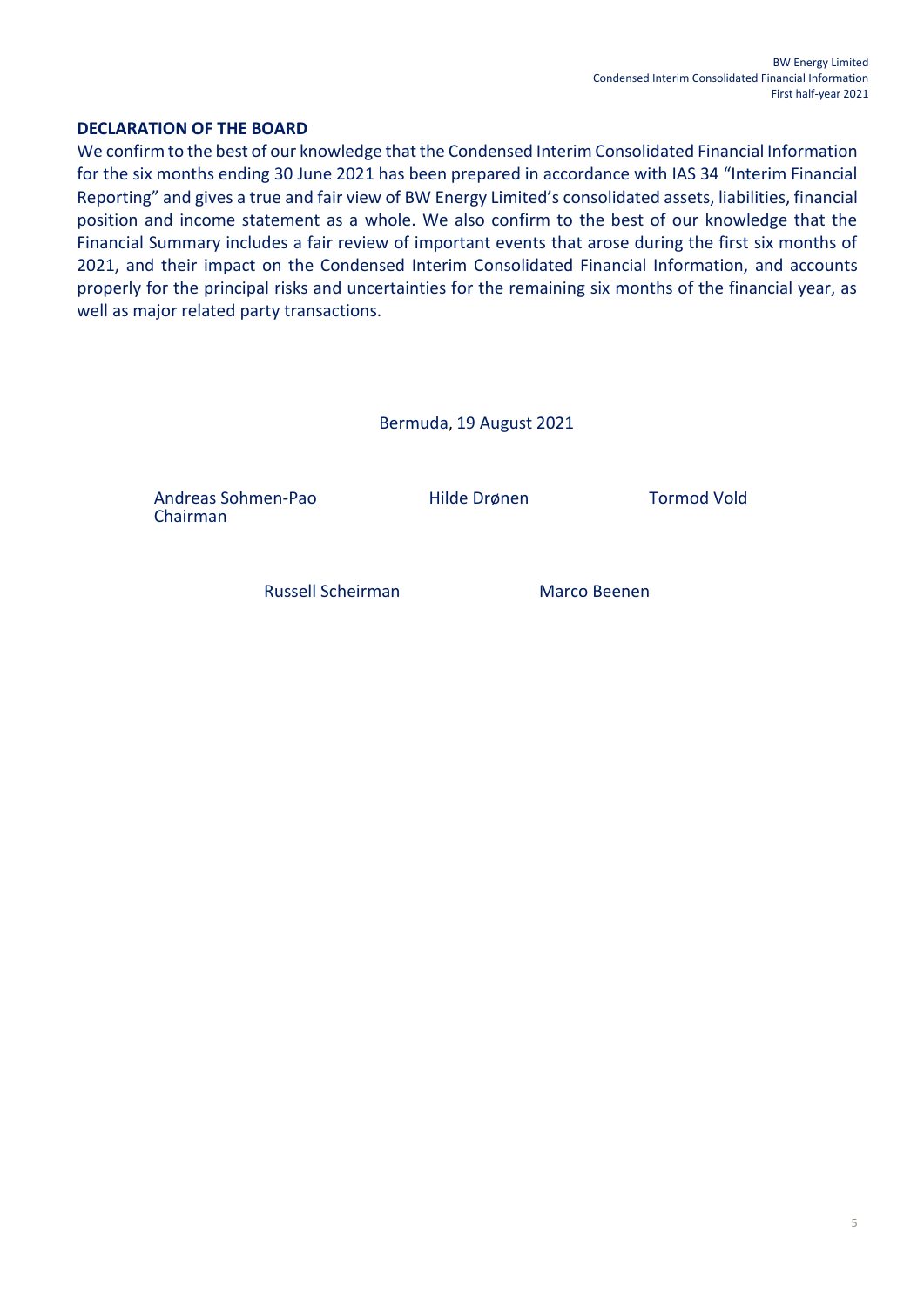## **CONDENSED CONSOLIDATED STATEMENT OF INCOME / (LOSS)**

(Unaudited figures in USD million)

|                                                                                   | <b>Notes</b>   | 1H 2021 | 1H 2020 | 2020   |
|-----------------------------------------------------------------------------------|----------------|---------|---------|--------|
|                                                                                   |                |         |         |        |
| Total revenues                                                                    | $\overline{2}$ | 143.9   | 54.2    | 160.3  |
| Operating expenses                                                                |                | (63.7)  | (17.7)  | (73.3) |
|                                                                                   |                |         |         |        |
| Operating profit before depreciation, amortisation and sale of<br>assets (EBITDA) |                | 80.2    | 36.5    | 87.0   |
|                                                                                   |                |         |         |        |
| Depreciation and amortisation                                                     | 3,4,7          | (34.6)  | (32.2)  | (70.9) |
| Impairment                                                                        |                |         | (10.7)  | (13.2) |
| Net gain/(loss) on sale of tangible fixed assets                                  |                |         | (1.2)   | (1.2)  |
|                                                                                   |                |         |         |        |
| Operating profit/(loss) (EBIT)                                                    |                | 45.6    | (7.6)   | 1.7    |
|                                                                                   |                |         |         |        |
| Interest income                                                                   |                | 0.4     | 0.6     | 0.9    |
| Interest expense                                                                  |                |         |         |        |
| Net currency gain/(loss)                                                          |                | 0.9     | (1.2)   | (0.9)  |
| Other financial items                                                             | $\overline{7}$ | (4.7)   | (8.5)   | (13.9) |
| <b>Net financial items</b>                                                        |                | (3.4)   | (9.1)   | (13.9) |
|                                                                                   |                |         |         |        |
| Profit/(loss) before tax                                                          |                | 42.2    | (16.7)  | (12.2) |
|                                                                                   |                |         |         |        |
| Income tax expense                                                                |                | (18.7)  | (12.5)  | (28.9) |
| Net profit/(loss) for the period                                                  |                | 23.5    | (29.2)  | (41.1) |
|                                                                                   |                |         |         |        |
| <b>EARNINGS PER SHARE</b>                                                         |                |         |         |        |
|                                                                                   |                |         |         |        |
| Basic earnings/(loss) per share in USD net                                        |                | 0.09    | (0.13)  | (0.18) |
| Dilluted earnings/(loss) per share (USD) net                                      |                | 0.09    | (0.13)  | (0.18) |

## **CONDENSED CONSOLIDATED STATEMENT OF COMPREHENSIVE INCOME/(LOSS)**

|                                           | 1H 2021 | 1H 2020 | 2020   |
|-------------------------------------------|---------|---------|--------|
| Net profit/(loss) for the period          | 23.5    | (29.2)  | (41.1  |
| Total comprehensive income for the period | 23.5    | (29.2)  | (41.1) |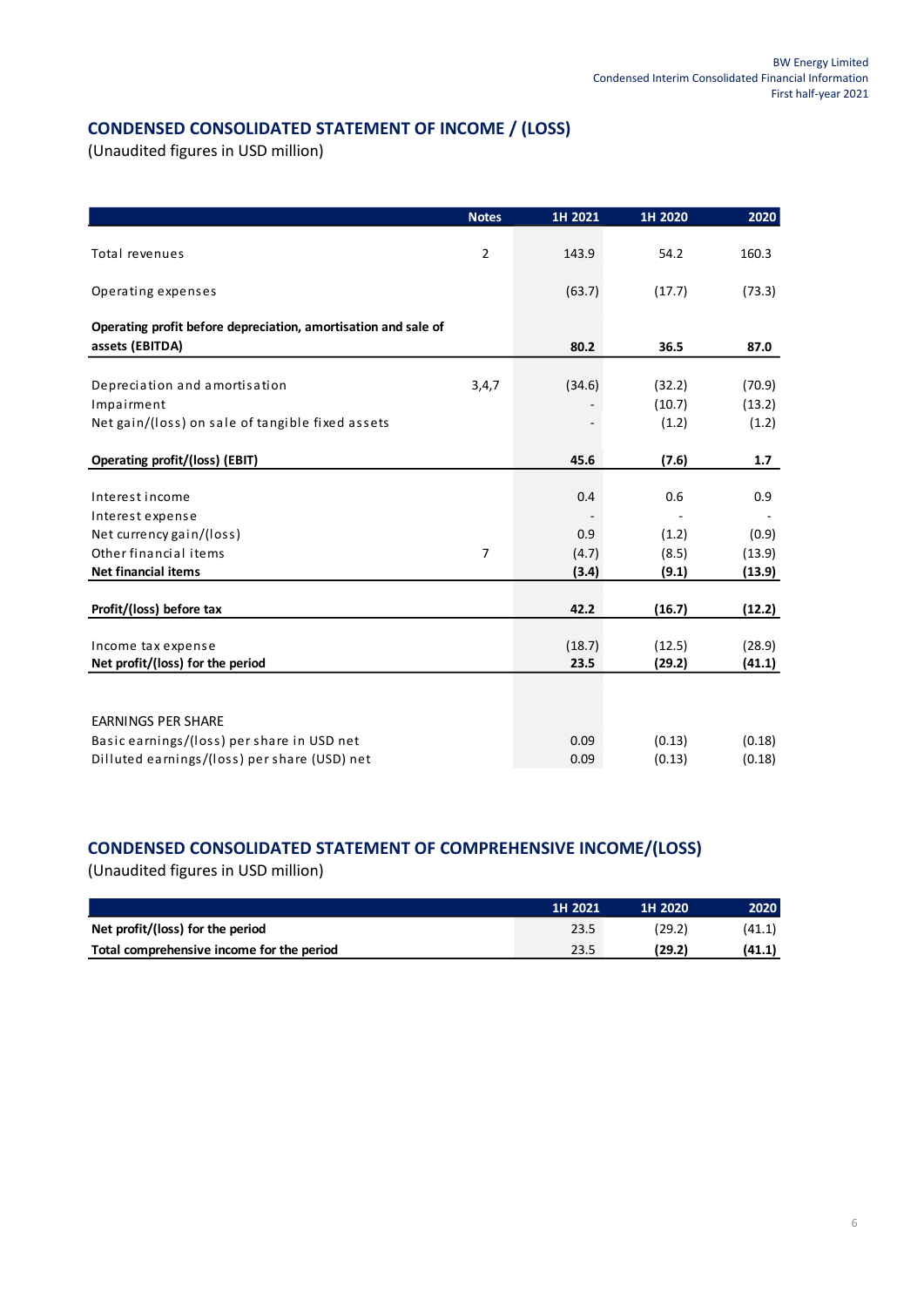## **CONDENSED CONSOLIDATED STATEMENT OF FINANCIAL POSITION**

| <b>ASSETS</b>                  | <b>Notes</b> | 30.06.2021 | 30.06.2020 | 31.12.2020 |
|--------------------------------|--------------|------------|------------|------------|
| Property, plant and equipment  | 3            | 246.5      | 252.4      | 239.5      |
| Right-of-use assets            | 7            | 211.1      | 234.6      | 226.5      |
| Intangible assets              | 4            | 134.4      | 100.7      | 110.2      |
| Derivatives                    |              | 1.5        | ٠          |            |
| Other non-current assets       |              | 2.3        | 6.8        | 3.3        |
| Total non-current assets       |              | 595.8      | 594.5      | 579.5      |
|                                |              |            |            |            |
| Inventories                    |              | 13.6       | 8.6        | 8.4        |
| Trade and other current assets |              | 64.1       | 45.6       | 54.6       |
| Cash and cash equivalents      |              | 216.5      | 127.6      | 120.6      |
| <b>Total current assets</b>    |              | 294.2      | 181.8      | 183.6      |
|                                |              |            |            |            |
| <b>TOTAL ASSETS</b>            |              | 890.0      | 776.3      | 763.1      |

| <b>EQUITY AND LIABILITIES</b>        | <b>Notes</b> | 30.06.2021 | 30.06.2020 | 31.12.2020 |
|--------------------------------------|--------------|------------|------------|------------|
| Share capital                        | 5            | 2.6        | 2.3        | 2.3        |
| Share premium                        |              | 550.1      | 475.4      | 475.4      |
| Other equity                         |              | (12.4)     | (22.4)     | (34.5)     |
| <b>Total equity</b>                  |              | 540.3      | 455.3      | 443.2      |
|                                      |              |            |            |            |
| Deferred tax liabilities             |              | 5.9        | 4.0        | 4.9        |
| Long-term lease liabilities          | 7            | 223.1      | 235.4      | 233.1      |
| Derivatives                          |              |            | 2.0        | 0.4        |
| Asset retirement obligations         |              | 14.7       | 12.7       | 13.0       |
| <b>Total non-current liabilities</b> |              | 243.7      | 254.1      | 251.4      |
|                                      |              |            |            |            |
| Trade and other payables             |              | 86.2       | 51.0       | 49.4       |
| Tax payables                         |              | 0.3        | 0.1        |            |
| Short-term lease liabilities         | 7            | 19.5       | 15.8       | 19.1       |
| <b>Total current liabilities</b>     |              | 106.0      | 66.9       | 68.5       |
|                                      |              |            |            |            |
| <b>TOTAL EQUITY AND LIABILITIES</b>  |              | 890.0      | 776.3      | 763.1      |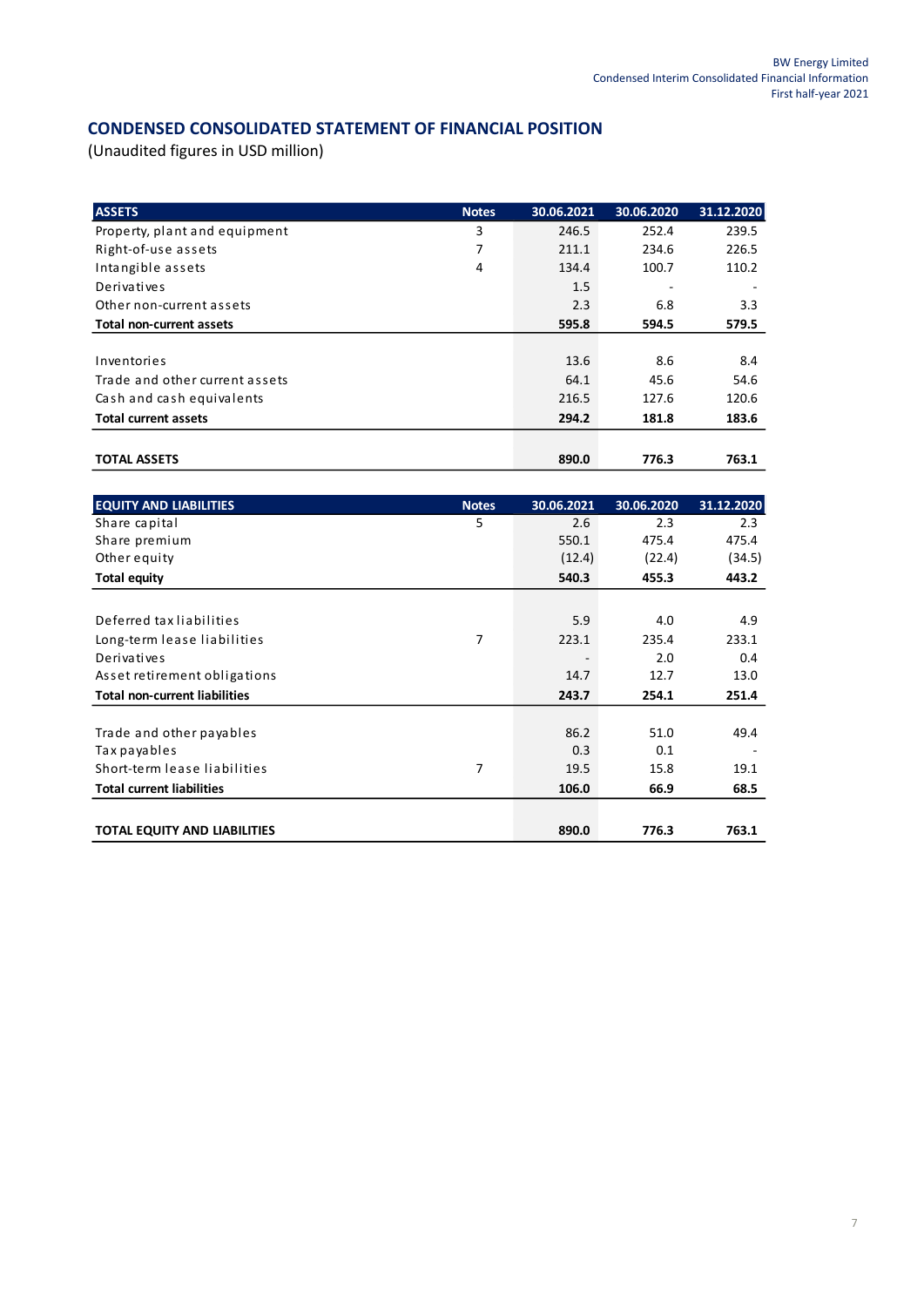## **CONDENSED CONSOLIDATED STATEMENT OF CHANGES IN EQUITY**

|                                      |                          |               | Retained earnings/ |                     |
|--------------------------------------|--------------------------|---------------|--------------------|---------------------|
| At 30 June 2020                      | Share capital            | Share premium | Net assets         | <b>Total equity</b> |
| Equity at 1 January 2020             | 1.9                      | 349.3         | 11.9               | 363.1               |
| Profit/(loss) for the period         | ٠                        |               | (29.2)             | (29.2)              |
| Proceeds from share issue            | 0.4                      | 122.4         |                    | 122.8               |
| Transaction costs on issue of shares | ۰                        |               | (5.1)              | (5.1)               |
| Gain from stabilisation shares       | $\overline{\phantom{a}}$ | 3.7           | ۰                  | 3.7                 |
| Total equity at 30 June 2020         | 2.3                      | 475.4         | (22.4)             | 455.3               |

|                                      |                          |               | <b>Retained earnings/</b> |                     |
|--------------------------------------|--------------------------|---------------|---------------------------|---------------------|
| At 30 June 2021                      | Share capital            | Share premium | Net assets                | <b>Total equity</b> |
| Equity at 1 January 2021             | 2.3                      | 475.4         | (34.5)                    | 443.2               |
| Profit/(loss) for the period         | $\overline{\phantom{a}}$ | ۰             | 23.5                      | 23.5                |
| Proceeds from share issue            | 0.3                      | 74.7          | -                         | 75.0                |
| Transaction costs on issue of shares | $\overline{\phantom{a}}$ | -             | (1.4)                     | (1.4)               |
| Total equity at 30 June 2021         | 2.6                      | 550.1         | (12.4)                    | 540.3               |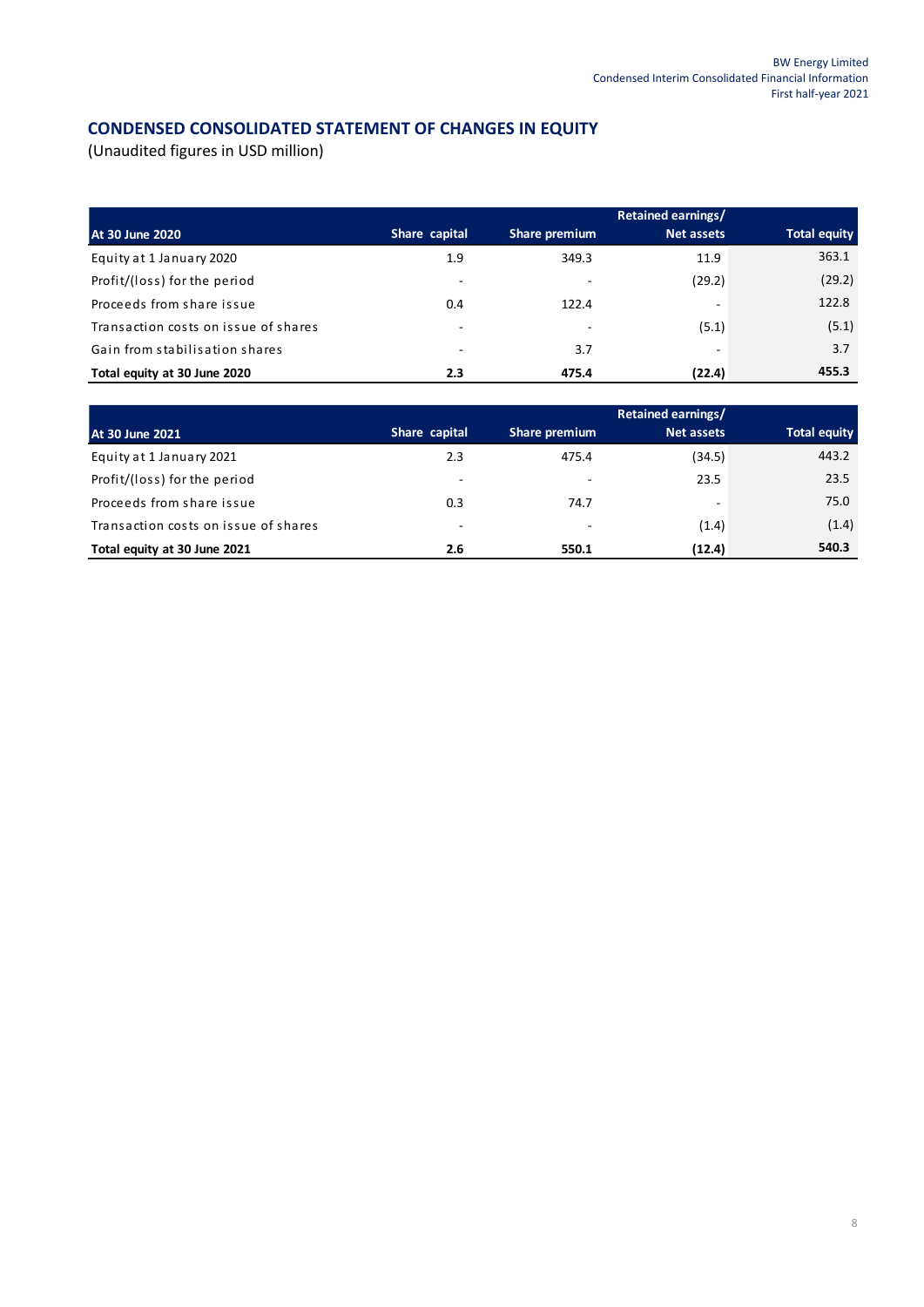## **CONDENSED CONSOLIDATED STATEMENT OF CASH FLOWS**

|                                                                                | <b>Notes</b> | 1H 2021 | 1H 2020 | 2020   |
|--------------------------------------------------------------------------------|--------------|---------|---------|--------|
| Profit/(loss) before taxes                                                     |              | 42.2    | (16.7)  | (12.2) |
| Adjustment for:                                                                |              |         |         |        |
| Unrealised currency exchange loss/(gain)                                       |              | (0.6)   | 1.1     | 0.6    |
| Depreciation and amortisation                                                  | 3,4,7        | 34.6    | 32.2    | 70.9   |
| Impairment                                                                     |              |         | 10.7    | 13.2   |
| Loss/ (gain) on sale of property, plant and equipment                          |              |         | 1.2     | 1.2    |
| Changes in ARO through income statement                                        |              | 0.3     | 0.3     | 0.5    |
| Change in fair value of derivatives                                            |              | (1.9)   | 2.0     | 0.4    |
| Add back of net interest expense                                               |              | (0.4)   | (0.6)   | (0.9)  |
| Changes in trade and other current assets                                      |              | (9.4)   | 51.5    | 42.6   |
| Changes in trade and other current liabilities                                 |              | 37.3    | (39.5)  | (41.6) |
| Changes in inventory                                                           |              | (5.2)   | 0.7     | 0.9    |
| Changes in other balance sheet items and items related to operating activities |              | (4.3)   | (5.0)   | 0.6    |
| Taxes paid in kind                                                             |              | (18.1)  | (11.6)  | (26.7) |
| Net cash flow from operating activities                                        |              | 74.5    | 26.3    | 49.5   |
|                                                                                |              |         |         |        |
| Investment in property, plant & equipment and intangible assets                | 3,4          | (36.7)  | (59.2)  | (74.5) |
| Interest received                                                              |              | 0.4     | 0.6     | 0.9    |
| Net cash flow used in investing activities                                     |              | (36.3)  | (58.6)  | (73.6) |
|                                                                                |              |         |         |        |
| Repayment of interest-bearing debt                                             |              |         | (27.5)  | (27.5) |
| Proceeds from share issue                                                      | 5            | 75.0    | 122.8   | 122.8  |
| Transaction costs on issue of shares                                           | 5            | (1.4)   | (5.1)   | (5.3)  |
| Proceeds from stabilisation shares                                             |              |         | 3.7     | 3.7    |
| Payment of lease liabilities                                                   | 7            | (15.9)  | (15.0)  | (30.0) |
| Net cash flow used in financing activities                                     |              | 57.7    | 78.9    | 63.7   |
|                                                                                |              |         |         |        |
| Net change in cash and cash equivalents                                        |              | 95.9    | 46.6    | 39.6   |
|                                                                                |              |         |         |        |
| Cash and cash equivalents at beginning of period                               |              | 120.6   | 81.0    | 81.0   |
| Cash and cash equivalents at end of period                                     |              | 216.5   | 127.6   | 120.6  |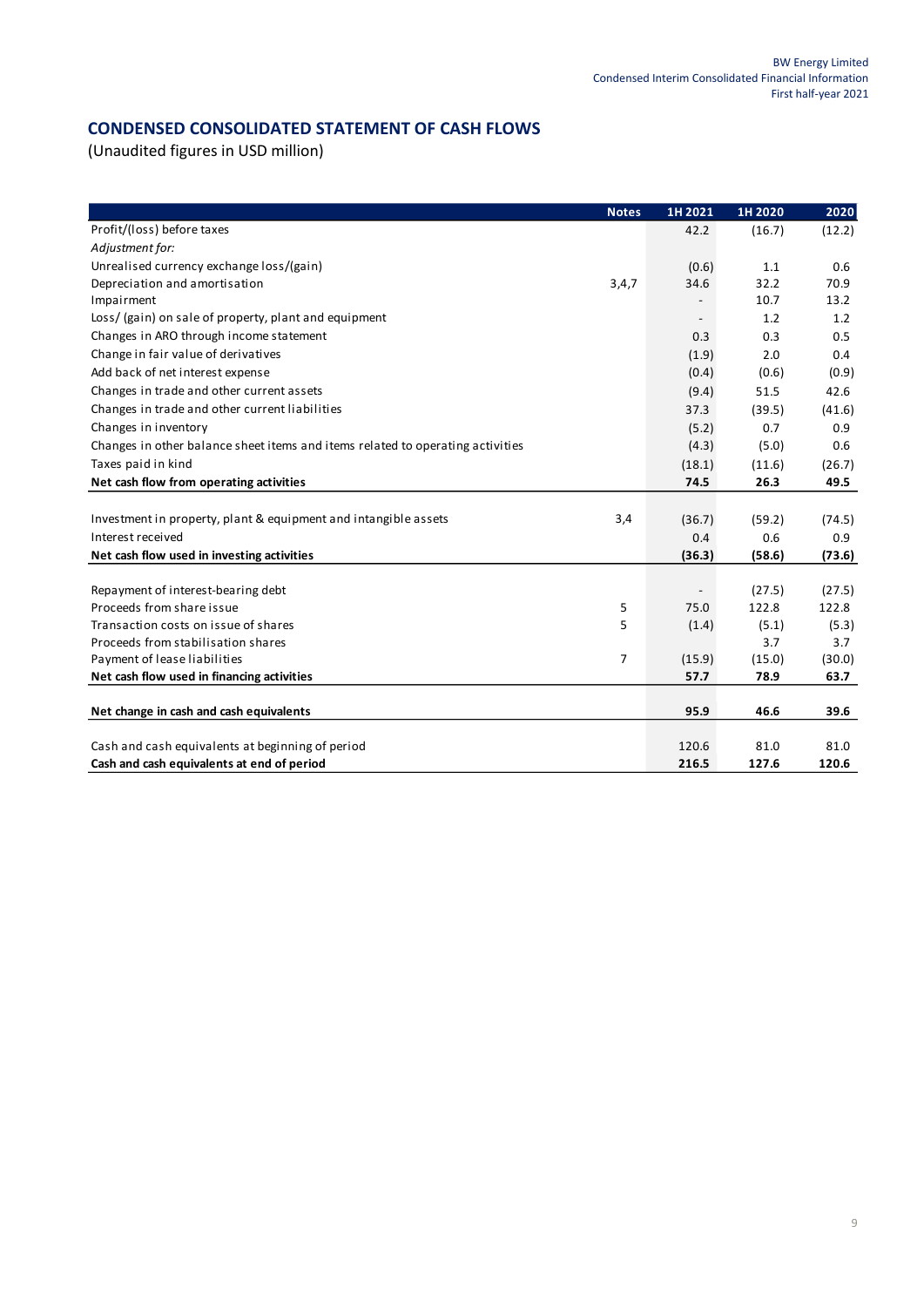#### **NOTES TO THE CONDENSED CONSOLIDATED FINANCIAL STATEMENTS**

(Figures in brackets refer to corresponding figures for 2020)

### Note 1 – Basis for preparation

#### Organisation and principal activities

BW Energy Limited (hereafter 'BW Energy' or 'the Company') is incorporated and domiciled in Bermuda. The Company is listed on Oslo Børs in Norway. These condensed interim consolidated financial statements ('interim financial statements') as at and for the six months ended 30 June 2021 comprise the Company and its subsidiaries (together referred to as 'the Group'). The Group is engaged in oil and gas exploration and production activities.

These interim financial statements were authorised for issue by the Company's Board of Directors on 19 August 2021.

#### Basis of preparation

These interim financial statements for the six months ended 30 June 2021 have been prepared in accordance with IAS 34 Interim Financial Reporting and should be read in conjunction with the Group's last annual consolidated financial statements as at and for the year ended 31 December 2020 ('last annual financial statements'). They do not include all the information and disclosures required for a complete set of financial statements prepared in accordance with IFRS Standards. However, selected explanatory notes are included to explain events and transactions that are significant to an understanding of the changes in the Group's financial position and performance since the last annual financial statements.

The interim financial statements are unaudited.

#### Changes in accounting policies

The accounting policies adopted in the preparation of these interim financial statements are consistent with those followed in the preparation of BW Energy's annual consolidated financial statements for the year ended 31 December 2020.

As a result of rounding differences, numbers and or percentages may not add up to the total.

#### Use of estimates

In preparing these interim financial statements, management has made judgements and estimates that affect the application of accounting policies and the reported amounts of assets and liabilities, income and expense. Actual results may differ from these estimates.

The significant judgements made by management in applying the Group's accounting policies and the key sources of estimation uncertainty were the same as those described in the last annual financial statements.

#### Note 2 – Revenue

The BW Energy Group generates revenue primarily from sale of crude oil. BW Energy Group has two customers. All revenue originates in Africa. BW Energy Group does currently only have one segment.

|                                       | 1H 2021 | 1H 2020 | 2020  |
|---------------------------------------|---------|---------|-------|
| Revenue from contracts with customers | 122.0   | 38.8    | 126.1 |
| Other revenue                         | 21.9    | 15.4    | 34.2  |
| <b>Total revenue</b>                  | 143.9   | 54.2    | 160.3 |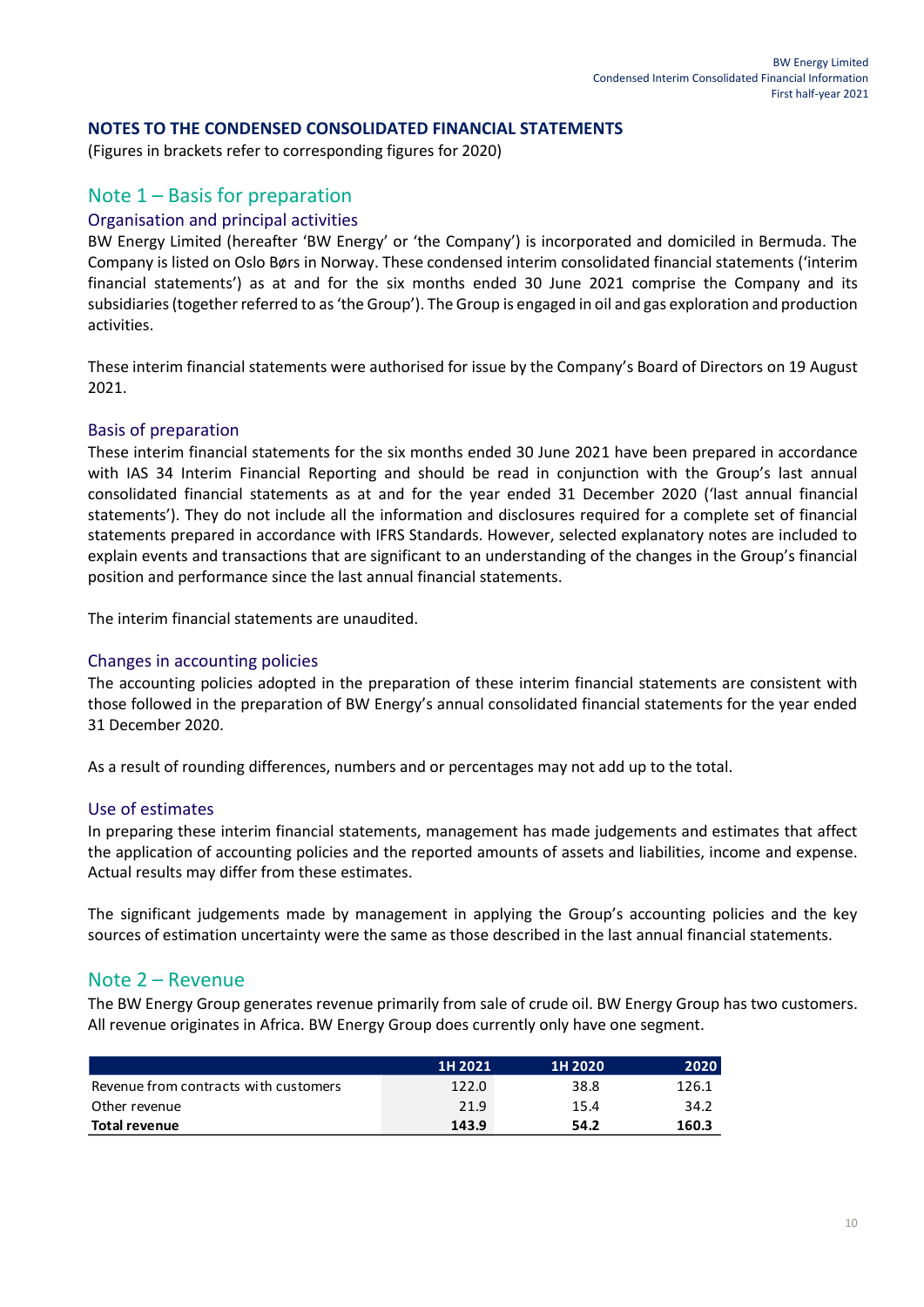## Note 3 – Property plant and equipment

|                                                   | <b>E&amp;P</b> assets | E&P                      |              |                          |
|---------------------------------------------------|-----------------------|--------------------------|--------------|--------------------------|
|                                                   | under                 | production               | <b>Other</b> |                          |
|                                                   | development           | assets                   | equipment    | <b>Total</b>             |
| At 1 January 2021                                 | 40.0                  | 199.0                    | 0.5          | 239.5                    |
| Additions and changes in asset retirement cost *) | 25.9                  | $\overline{\phantom{0}}$ |              | 25.9                     |
| Reclassification from assets under development    |                       | $\overline{\phantom{0}}$ | -            | $\overline{\phantom{0}}$ |
| Current year depreciation                         |                       | (18.8)                   | (0.1)        | (18.9)                   |
| Reclassification from intangible assets           |                       |                          |              |                          |
| At 30 June 2021                                   | 65.9                  | 180.2                    | 0.4          | 246.5                    |

\*) Asset Retirement Cost has been adjusted due to change in field life estimate

E&P additions and reclassification in the first half-year 2021 mainly relatesto development of the Dussafu oil field in Gabon.

No impairment triggers are identified for the first half-year 2021.

|                                                   | <b>E&amp;P</b> assets<br>under | E&P<br>production | <b>Other</b>             |              |
|---------------------------------------------------|--------------------------------|-------------------|--------------------------|--------------|
|                                                   | development                    | assets            | equipment                | <b>Total</b> |
| At 1 January 2020                                 | 90.7                           | 125.5             | 0.3                      | 216.5        |
| Additions and changes in asset retirement cost *) | 19.4                           | 29.9              | 0.3                      | 49.6         |
| Reclassification from assets under development    | (65.8)                         | 65.8              | $\overline{\phantom{a}}$ |              |
| Current year depreciation                         | $\overline{\phantom{0}}$       | (13.6)            | (0.1)                    | (13.7)       |
| At 30 June 2020                                   | 44.3                           | 207.6             | 0.5                      | 252.4        |

\*) Asset Retirement Cost has been adjusted due to change in field life estimate

Revenue from oil production is recognised based on barrels sold while the E&P production assets are depreciated using unit of production. Since the assets are used in the production process, the variance is considered to be a part of the crude oil inventory and crude oil underlift value. As of 30 June 2020, USD 0.2 million of depreciation was included in inventory in the condensed consolidated statement of financial position.

## Note 4 – Intangible assets

|                                     | <b>Other exploration and</b> | <b>Total</b>               |                      |
|-------------------------------------|------------------------------|----------------------------|----------------------|
|                                     | intangible<br>assets         | evaluation<br>expenditures | intangible<br>assets |
| At 1 January 2021                   | 6.1                          | 104.1                      | 110.2                |
| Additions                           |                              | 24.5                       | 24.5                 |
| Reclassification to tangible assets | -                            | $\overline{\phantom{a}}$   |                      |
| Current year amortisation           | (0.3)                        | $\overline{\phantom{a}}$   | (0.3)                |
| At 30 June 2021                     | 5.8                          | 128.6                      | 134.4                |

E&P additions and reclassification in the first half-year 2021 mainly relates to development of the Dussafu oil field in Gabon.

No impairment triggers are identified for the first half-year 2021.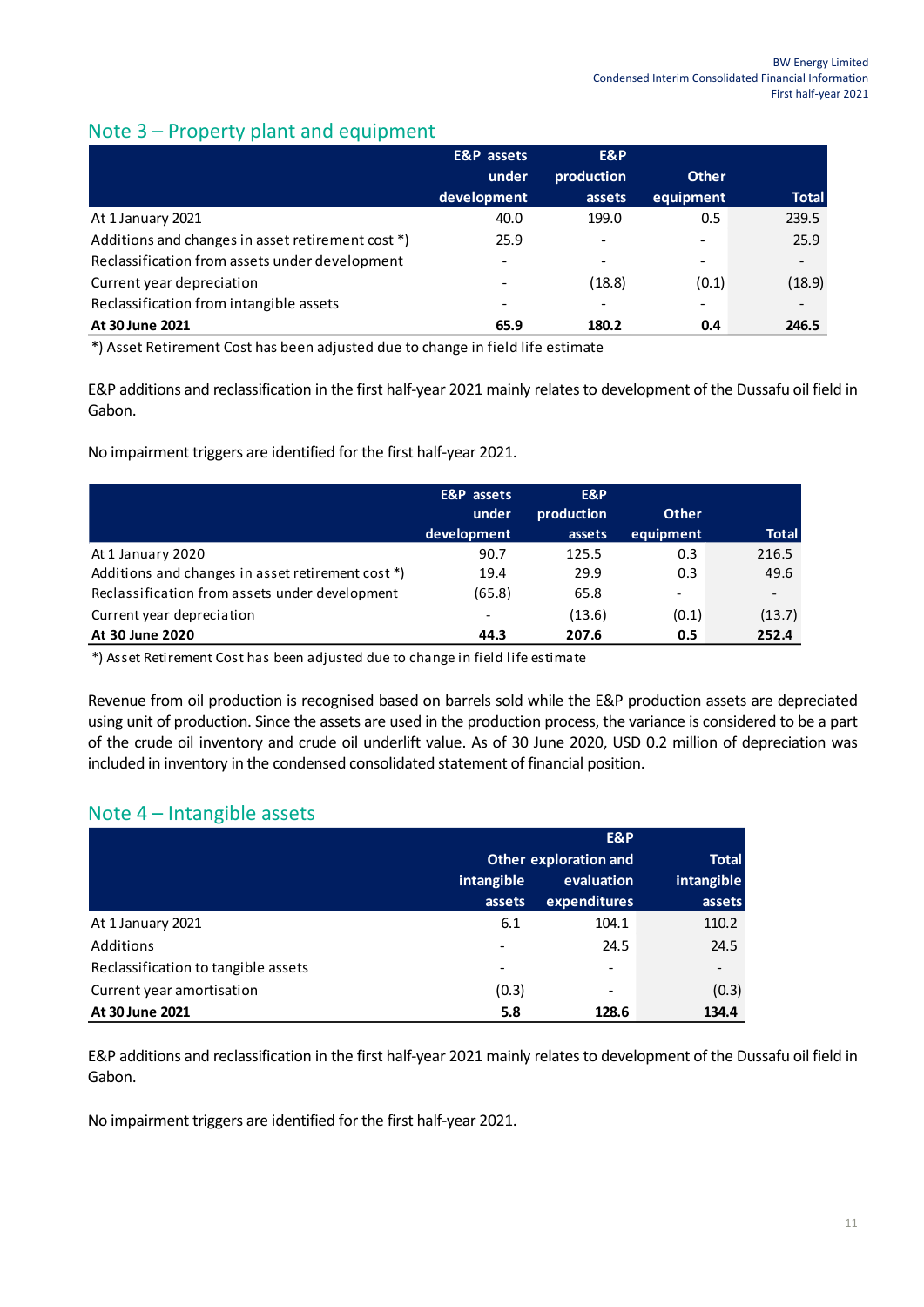|                           | <b>Other</b><br>intangible<br>assets | E&P<br>exploration<br>and evaluation<br>expenditures | <b>Total</b><br>intangible<br>assets |
|---------------------------|--------------------------------------|------------------------------------------------------|--------------------------------------|
| At 1 January 2020         | 6.7                                  | 90.0                                                 | 96.7                                 |
| Additions                 | $\overline{\phantom{0}}$             | 15.0                                                 | 15.0                                 |
| Current year amortisation | (0.3)                                | $\overline{\phantom{a}}$                             | (0.3)                                |
| Impairment                | -                                    | (10.7)                                               | (10.7)                               |
| At 30 June 2020           | 6.4                                  | 94.3                                                 | 100.7                                |

## Note 5 – Capital and reserves

On 20 January, BW Energy Limited successfully completed USD 75 million private placement, issuing 23,690,000 new shares at a subscription price of NOK 27 per share. Transactions costs on the share issue was USD 1.4 million.

The authorised share capital of BW Energy is USD 3,000,000 consisting of 300,000,000 shares with a par value of USD 0.01 each, of which 257,994,300 shares have been issued following the issuance of the new shares.

| Share capital: issued and fully paid | <b>USD THOUSAND</b> |
|--------------------------------------|---------------------|
| At 31 December 2020                  | 2.343               |
| Share issue 2021                     | 237                 |
| At 30 June 2021                      | 2.580               |

# Note 6 – Acquisitions and disposals

### Tullow back-in

In December 2019, Tullow exercised its 10% back-in right into the Dussafu license as stipulated in the production sharing contract (PSC), reducing BW Energy's ownership of the Dussafu license to 73.5%. The exercise of the back-in right was subject to Tullow reimbursing the other parties for its share of historic costs related to the Dussafu development. The total amount has been disputed by the parties. However, the parties reached an agreement for the undisputed share of the costs, representing a total of USD 40.9 million as at 31 December 2019. The net amount paid by Tullow to the existing parties was USD 19.8 million. BW Energy Group's share of USD 15.9 million was received in December 2019.

On 9 June 2021, the parties successfully completed the settlement in respect of the outstanding disputed amounts and it's collection, in accordance with BW Energy's previous expectations and recognized receivable.

### Kudu

On July 2, 2021 BW Kudu Limited, a wholly owned subsidiary of BW Energy Limited and the National Petroleum Corporation of Namibia (NAMCOR) completed a Farm-In and Carry Agreement (FICA). The FICA increased BW Kudu's working interest in the Kudu license offshore Namibia from 56% to 95%. NAMCOR will retain the remaining 5% working interest which will be carried by BW Kudu until first gas.

The FICA gives NAMCOR the opportunity to acquire an additional 5% working interest post first gas. BW Kudu paid USD 4 million at completion of the transaction.

### Note 7 – Leases

BW Energy Group leases office premises, apartments, warehouses and vessels. Leases of office premises, warehouse and apartments generally have lease terms between 1 and 3 years, while vessels have lease terms between 2 and 20 years.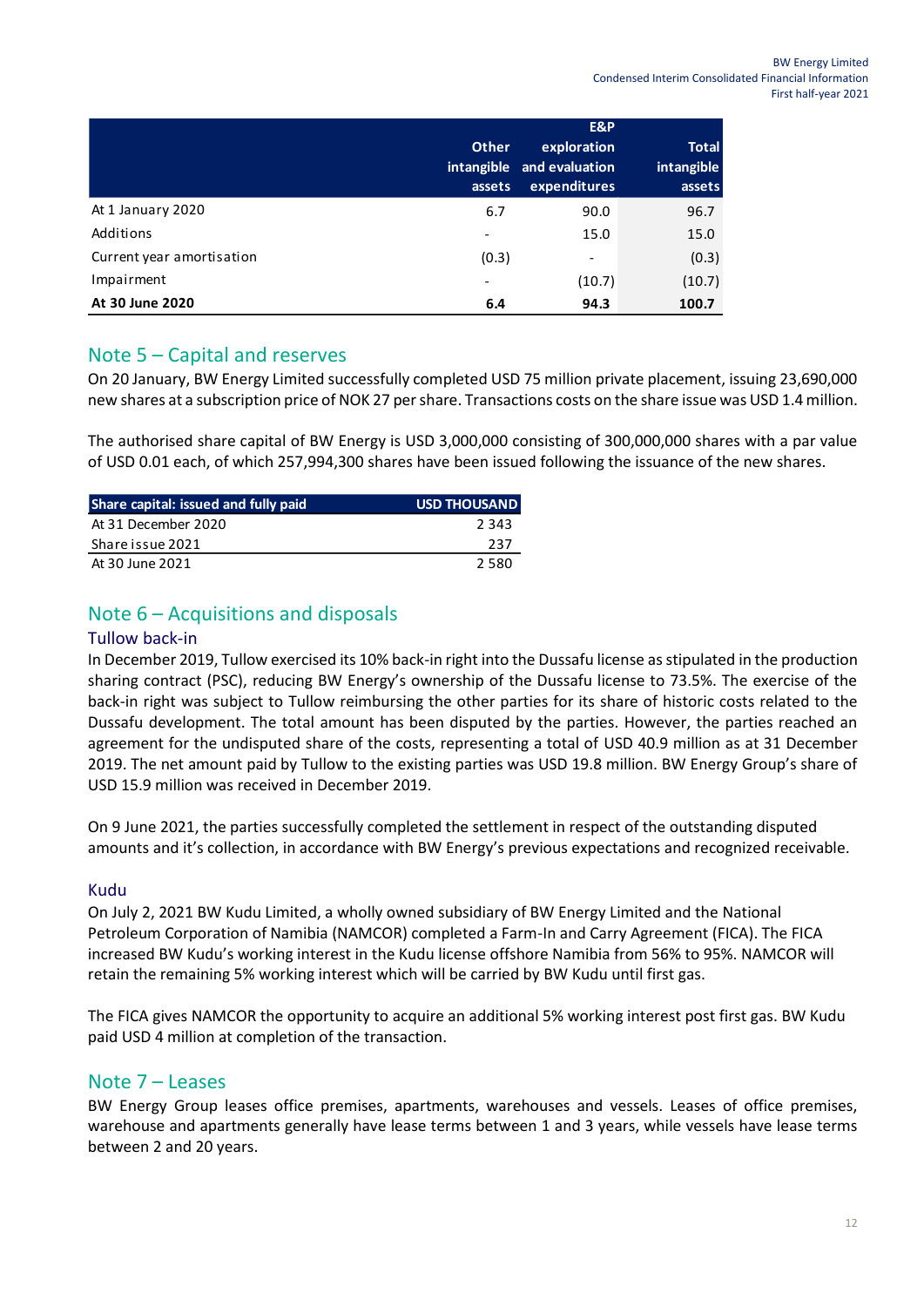BW Energy Group has leases of certain office equipment (i.e., personal computers, printing- and photocopying machines, coffee machines) that are considered of low value.

#### Right-of-use assets and Lease liabilities

|                           | Land and  |                | Right-of-use | Lease              |
|---------------------------|-----------|----------------|--------------|--------------------|
|                           | buildings | <b>Vessels</b> | assets       | <b>liabilities</b> |
| Balance at 1 January 2021 | 1.1       | 225.4          | 226.5        | 252.2              |
| Depreciation expense      | (0.4)     | (15.0)         | (15.4)       | n/a                |
| Interest expense          | n/a       | n/a            | n/a          | 6.3                |
| Lease payments            | n/a       | n/a            | n/a          | (15.9)             |
| Balance at 30 June 2021   | 0.7       | 210.4          | 211.1        | 242.6              |

|                                                                                                                                                                                                                                                                                                                                                                                                                                                                                                                                 | Land and        |                | Right-of-use        | Lease              |
|---------------------------------------------------------------------------------------------------------------------------------------------------------------------------------------------------------------------------------------------------------------------------------------------------------------------------------------------------------------------------------------------------------------------------------------------------------------------------------------------------------------------------------|-----------------|----------------|---------------------|--------------------|
|                                                                                                                                                                                                                                                                                                                                                                                                                                                                                                                                 | buildings       | <b>Vessels</b> | assets              | <b>liabilities</b> |
| Balance at 1 January 2021                                                                                                                                                                                                                                                                                                                                                                                                                                                                                                       | 1.1             | 225.4          | 226.5               | 252.2              |
| Depreciation expense                                                                                                                                                                                                                                                                                                                                                                                                                                                                                                            | (0.4)           | (15.0)         | (15.4)              | n/a                |
| Interest expense                                                                                                                                                                                                                                                                                                                                                                                                                                                                                                                | n/a             | n/a            | n/a                 | 6.3                |
| Lease payments                                                                                                                                                                                                                                                                                                                                                                                                                                                                                                                  | n/a             | n/a            | n/a                 | (15.9)             |
| Balance at 30 June 2021                                                                                                                                                                                                                                                                                                                                                                                                                                                                                                         | 0.7             | 210.4          | 211.1               | 242.6              |
|                                                                                                                                                                                                                                                                                                                                                                                                                                                                                                                                 | <b>Land and</b> |                | <b>Right-of-use</b> | Lease              |
|                                                                                                                                                                                                                                                                                                                                                                                                                                                                                                                                 | buildings       | <b>Vessels</b> | assets              | <b>liabilities</b> |
| Balance at 1 January 2020                                                                                                                                                                                                                                                                                                                                                                                                                                                                                                       | 0.6             | 236.5          | 237.1               | 244.6              |
| Additions                                                                                                                                                                                                                                                                                                                                                                                                                                                                                                                       | 0.5             | $\blacksquare$ | 0.5                 | 0.5                |
| Adjustments                                                                                                                                                                                                                                                                                                                                                                                                                                                                                                                     | 0.2             | 15.0           | 15.2                | 15.2               |
| Depreciation expense                                                                                                                                                                                                                                                                                                                                                                                                                                                                                                            | (0.4)           | (17.8)         | (18.2)              | n/a                |
| Interest expense                                                                                                                                                                                                                                                                                                                                                                                                                                                                                                                | n/a             | n/a            | n/a                 | 5.9                |
| Lease payments                                                                                                                                                                                                                                                                                                                                                                                                                                                                                                                  | n/a             | n/a            | n/a                 | (15.0)             |
| Balance at 30 June 2020                                                                                                                                                                                                                                                                                                                                                                                                                                                                                                         | 0.9             | 233.7          | 234.6               | 251.2              |
| Total unrecognised contractual capital commitments on 30 June 2021 amounted to USD 67.2 r<br>(corresponding figure for 30 June 2020 was USD 41.3 million). The commitment included comn<br>values for the development of the Dussafu field.                                                                                                                                                                                                                                                                                     |                 |                |                     |                    |
| Note $9$ – Related party transactions<br>On 20 January, BW Energy Limited completed a private placement of 23,690,000 new shares. B'<br>is represented at the Board of Directors of the Company and was allocated 8,322,192 new shar<br>share in the Private Placement. Following completion of the Private Placement BW Group I<br>90,632,259 shares in the Company, equal to 35.13% following the issuance of the new shares.<br>CEO of BW Energy Carl Arnet was allocated 243,294 new shares at NOK 27 per share in the Priv |                 |                |                     |                    |
| Following completion of the Private Placement Carl Arnet will own 2,649,582 shares in the Con<br>1.03% following the issuance of the new shares. In addition, close associates of Carl Arnet own<br>in the Company.                                                                                                                                                                                                                                                                                                             |                 |                |                     |                    |
| CFO of BW Energy Knut Sæthre was allocated 18,518 shares and will following completion of th<br>Placement hold 125,991 shares in the Company, corresponding to approximately 0.05% of the<br>shares in the Company.                                                                                                                                                                                                                                                                                                             |                 |                |                     |                    |
| In May 2018, BW Energy entered into a bareboat charter agreement (operating lease) with BW<br>and an agreement with Tinworth Gabon S.A. for the operations and maintenance of FPSO BW A<br>Charter. Both companies are subsidiaries of BW Offshore Limited. The FPSO BW Adolo comm<br>on the Dussafu field in September 2018. Fees for bareboat charter and operational services am<br>million for the first half-year of 2021 (USD 31.3 million).                                                                              |                 |                |                     |                    |

Lease payments of USD 15.9 million (USD 15.0 million) consist of lease instalments of USD 9.6 million (USD 9.1 million) and interest expense of USD 6.3 million (USD 5.9 million).

## Note 8 – Commitments

Total unrecognised contractual capital commitments on 30 June 2021 amounted to USD 67.2 million (corresponding figure for 30 June 2020 was USD 41.3 million). The commitment included committed contract values for the development of the Dussafu field.

## Note 9 – Related party transactions

On 20 January, BW Energy Limited completed a private placement of 23,690,000 new shares. BW Group Limited is represented at the Board of Directors of the Company and was allocated 8,322,192 new shares at NOK 27 per share in the Private Placement. Following completion of the Private Placement BW Group Limited will own 90,632,259 shares in the Company, equal to 35.13% following the issuance of the new shares.

CEO of BW Energy Carl Arnet was allocated 243,294 new shares at NOK 27 per share in the Private Placement. Following completion of the Private Placement Carl Arnet will own 2,649,582 shares in the Company, equal to 1.03% following the issuance of the new shares. In addition, close associates of Carl Arnet own 16,324 shares in the Company.

CFO of BW Energy Knut Sæthre was allocated 18,518 shares and will following completion of the Private Placement hold 125,991 shares in the Company, corresponding to approximately 0.05% of the total number of shares in the Company.

In May 2018, BW Energy entered into a bareboat charter agreement (operating lease) with BW Adolo Pte. Ltd.), and an agreement with Tinworth Gabon S.A. for the operations and maintenance of FPSO BW ADOLO during the Charter. Both companies are subsidiaries of BW Offshore Limited. The FPSO BW Adolo commenced operation on the Dussafu field in September 2018. Fees for bareboat charter and operational services amount to USD 32.8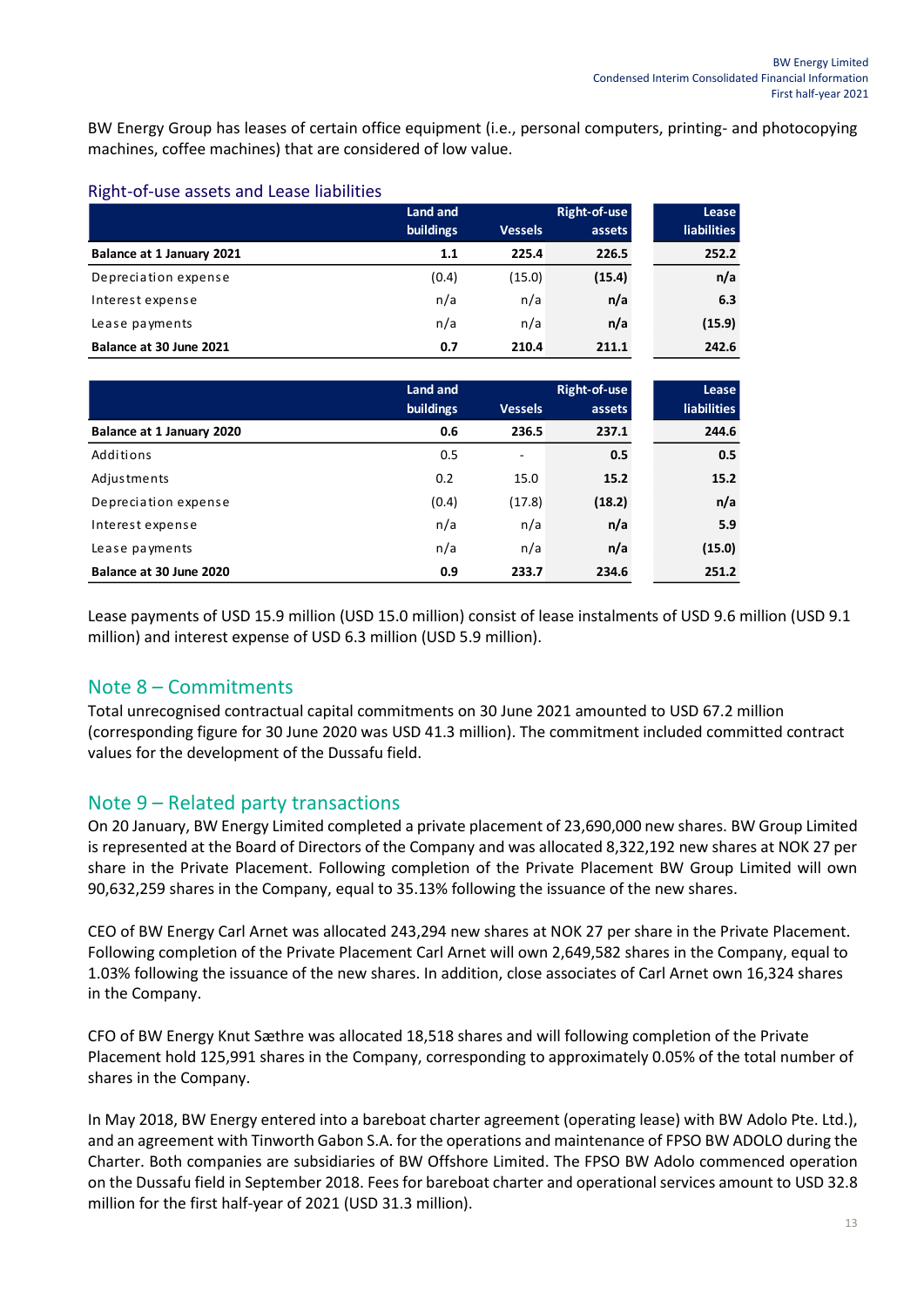In addition, BW Energy also purchases other management services from BW Offshore Group.

## Note 10 – Subsequent events

On 7 July, a Long-Term Incentive Program (LTIP) was initiated. The LTIP is discretionary, and participants are invited on an annual basis.

The total number of shares awarded under the LTIP for 2021 are 1,547,966, where 1,289,972 are allocated to options that will give the holder the right to acquire one BW Energy shares and 257,994 are allocated to Restricted Share Units ("RSUs") providing the holder shares at each vesting event. A total of 16 BW Energy employees have been invited to participate in the program. The strike price of the options is calculated based on the volume weighted average share price five trading days prior to grant date, plus a premium of 15.76% (corresponding to a 5% increase annually over 3 years). The strike price for the options awarded on 7 July 2021 is NOK 30.73.

The options will have a vesting period of three years, followed by a three-year exercise period. The options will expire 6 years after the award date. The RSUs are settled in shares immediately following vesting schedule. At time of vesting the shares will be settled at the Fair Market Value. The RSUs will vest 1/3 annually over three years.

The following primary insiders of the Group have been awarded options and RSUs under the LTIP for 2021:

- Carl K. Arnet (CEO): Options awarded: 400,000, Restricted Stock Units: 129,500
- Knut R. Sæthre (CFO), Options awarded: 133,000, Restricted Stock Units: 42,831
- Thomas Kolanski (CCO), Options awarded: 133,000, Restricted Stock Units: 42,831
- Thomas M. Young (CSO), Options awarded: 133,000, Restricted Stock Units: 42,831

## ALTERNATIVE PERFORMANCE MEASURES (APMs)

BW Energy Group discloses alternative performance measures in addition to those required by IFRS, as we believe these provide useful information to management, investors and security analysts regarding our historical financial performance.

### EBIT

EBIT, as defined by BW Energy Group, means earnings before interest and tax. Reference to Condensed Consolidated Statement of Income in the Financial Statements for calculation of EBIT.

### EBITDA

EBITDA, as defined by BW Energy Group, means EBIT excluding depreciation and amortisation, impairment and disposal and gain from sale of tangible fixed asset. EBITDA may differ from similarly titled measures from other companies. Reference to Condensed Consolidated Statement of Income in the Financial Statements for calculation of EBITDA.

#### Capital expenditures

Capital expenditures means investments in E&P assets, intangible assets and property and other equipment, including asset retirement cost. Capital expenditure may differ from investment in property, plant and equipment and intangible assets presented in the Consolidated Statement of Cash Flows, as capital expenditure may also contain non-cash transactions.